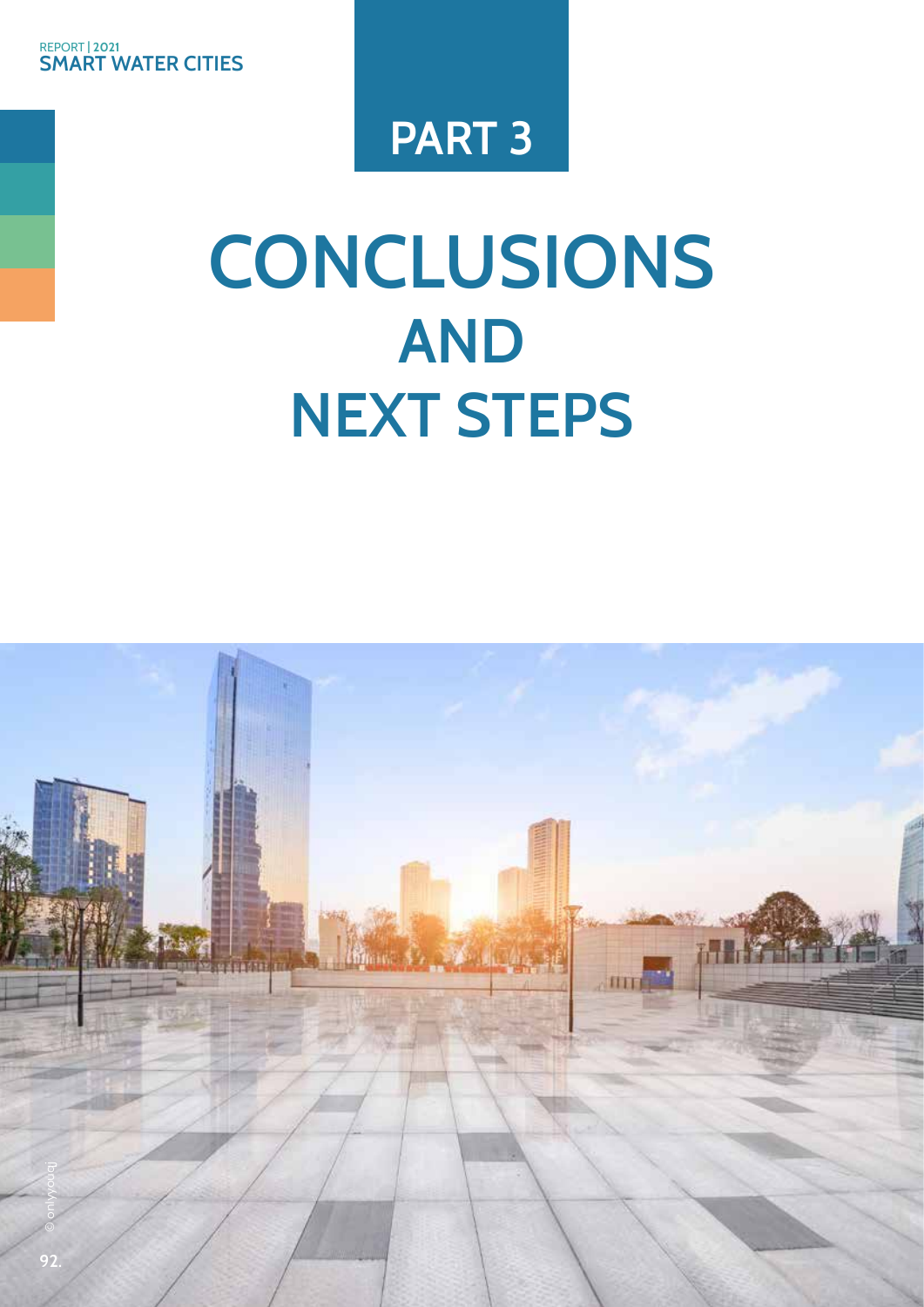$\begin{bmatrix} 1 \\ 1 \\ 1 \end{bmatrix}$ nnovation and technology are powerful tools necessary for bringing progress to society. Many of the comforts that people enjoy today are possible thanks to the products and techniques inconceivable only a few generations ago. Technologies and production techniques have radically changed in the last 200 years. While the degree of industrialization across the world has been very uneven, most countries have experienced large industrial developments at least from the mid-20th century or earlier. The 4IR, currently underway, consists in the fusion of mobile digital communication and information technologies (ICTs), supercomputers and robotics, and has had a massive impact on the economy and society, worldwide. Innumerable daily activities today are made possible by ICTs. Telework and online services have become daily routines for thousands of people during the recent COVID-19 pandemic, showing how necessary our reliance on ICTs for growth and development is.

As cities face large challenges regarding climate change, population growth, rapid urbanization and urban inequality and governance difficulties, **digital technologies and ICTs have given evidence of the contribution that they can make to sustainable development.** More concretely, in the water sector, smart technologies have shown their potential to assist with numerous challenges across geographic locations in both developing and developed regions. As well as a vigorous literature on the topic, the nine case studies of this report show how smart technologies have served to provide solutions to water scarcity, water quality deficits, aging infrastructures, deficient urban planning, and more. ICTs have assisted cities to reach policy objectives and international goals for urban development and societal well-being. They have given evidence of the successes that cities have achieved when implementing smart water solutions, the factors that have facilitated their implementation at the local level, as well as the limitations and the obstacles they face.

However, one of the main difficulties of extracting lessons from existing case studies on the use of smart urban technologies is that many of these initiatives have been concerned with slightly different dimensions of urban smart development. Some of them focus on tangible assets, such as ICT, technology, and hard (physical) infrastructure in services. Others pay attention to smart intangible assets, such as the role of ICTs in social, cultural, and human capital, well-being, knowledge, policy, governance, participation, innovation, economy, inclusion, and equity (Ahvenniemi, et al., 2017; Huovila, et al., 2019). When it comes to examining smart water solutions, we see that they have been applied to different water functions in cities (drinking water, water circulation, and wastewater) making it difficult to have an overall comparative view of how cities manage water resources. Relatedly, cities also differ in the type of indicators they employ to measure their performance; some of them account for the resources employed, whereas others are concerned with the effects of their policies or with the impact of the adopted measures. In this sense, the development of a city is understood and measured in different ways. This variation makes it difficult to compare what cities are doing and to understand what measures are most efficient and can be learned from.

For this reason, **developing a specialized and dedicated standard for Smart Water Cities is necessary.** Given the large role of water for the smart and sustainable development of liveable cities, a standard that pays specific attention to the management of these resources at the local scale is both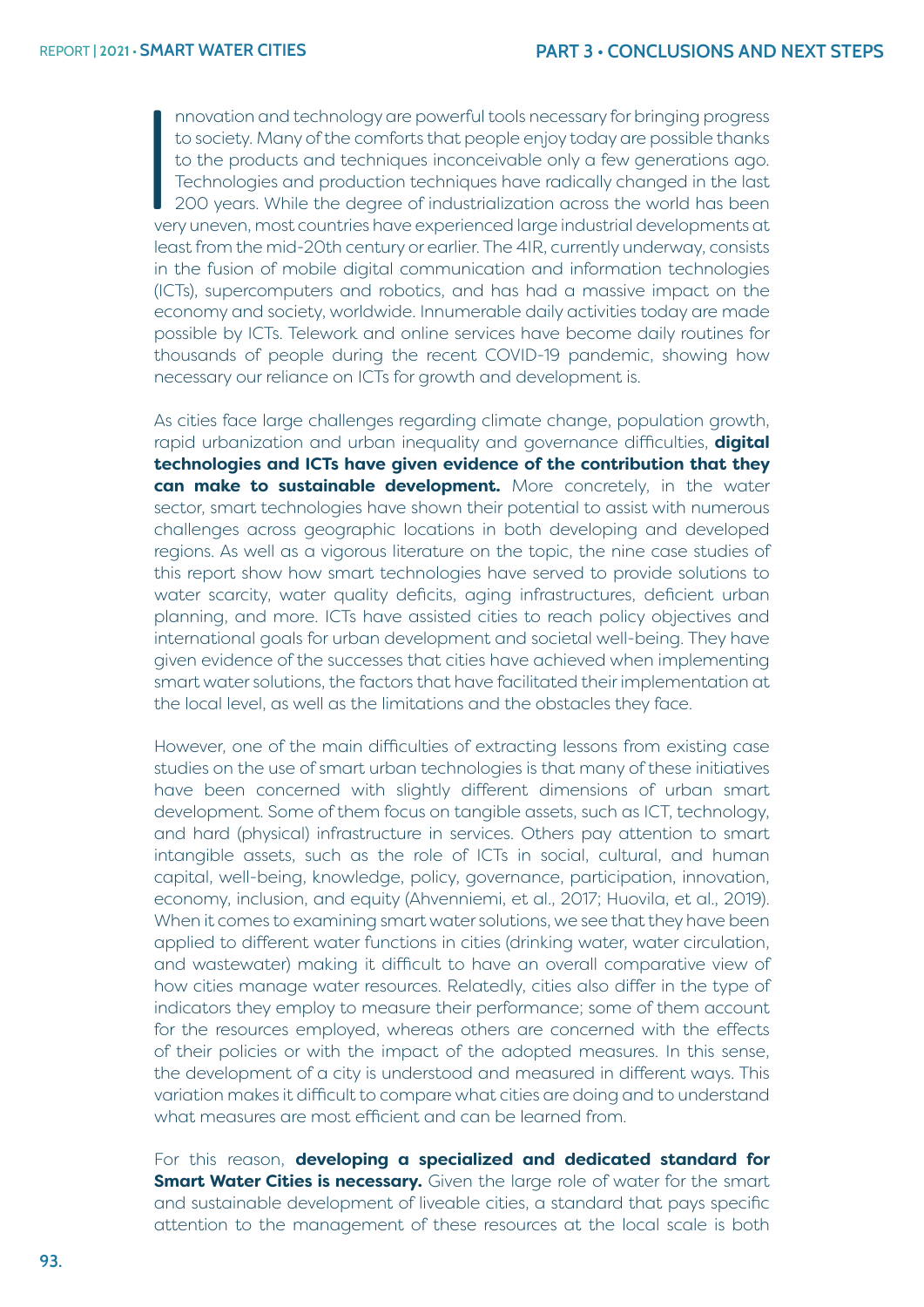relevant and necessary. **A standard can define the central common aspects of smart, sustainable development, while also examining and comparing solutions in cities with different agendas, contexts, and needs.** Defining a standard for Smart Water Cities can go beyond self-proclamations of being a smart and sustainable city, and instead evaluate the urban performance and give a diagnosis of the status of water and water ICTs in urban settings. In addition, developing a standard can also assist cities in **setting targets and in monitoring performance over time.** This can aid cities in defining their priorities, give them guidance on the appropriate measures or combinations of measures for improving their performance, as well as contribute to its future policy decisions.

What is the best way to develop a global standard for Smart Water Cities? From the analysis of city case studies and the global standards and certification schemes, various lessons are drawn:

• First, **cities are places with singular economic, social, and environmental dynamics that deserve special consideration.** The examined standards and the case studies presented reflect the increasing attention that cities are receiving from developmental agencies and international organizations. A future Smart Water City standard will contribute to these efforts. The incorporation of sublocal entities (communities or sites) and the supralocal level (river catchment basin) are to be considered.

• Secondly, **Smart Water Cities are sustainable water cities.** A future global standard for Smart Water Cities needs to examine the technological solutions and whether they are environmentally sustainable, economically feasible, and socially equitable. Smart water cities indicators need to measure this threefold front.

• Thirdly, **smart city solutions are tailored to local circumstances.** Future Smart Water Cities standard needs to pay attention to and deliver solutions for the diverse circumstances faced by cities across the world. They need to tailor smart proposals to local conditions. Smart water solutions will be responsive to the diverse features of cities, including the size of the city, its rate of urbanization and growth, the status of its infrastructure, its economic development, etc. Implementing smart solutions does not necessarily have to be associated to expensive devices and equipment, nor do smart solutions need to be accessible only to economies capable of affording large expenses in infrastructures, running costs, and maintenance. A Smart Water Cities standard and certification scheme needs to account for these variations.

• Fourthly, **good governance of urban water resources is necessary for Smart Water Cities.** Defining water performance indicators and measuring and collecting water data needs to accompany an assessment of the allocation of policy roles and responsibilities and the presence (or lack thereof) of sufficient coordination across levels of government and policy sectors. The adoption of smart water solutions depends not only on technological prowess and capabilities in a city, but also on other aspects related to institutional frameworks and policy decisions. In this sense, the existence of an appropriate governance framework is just as important as physical infrastructure. The Smart Water City standard will serve its purpose better if the gathered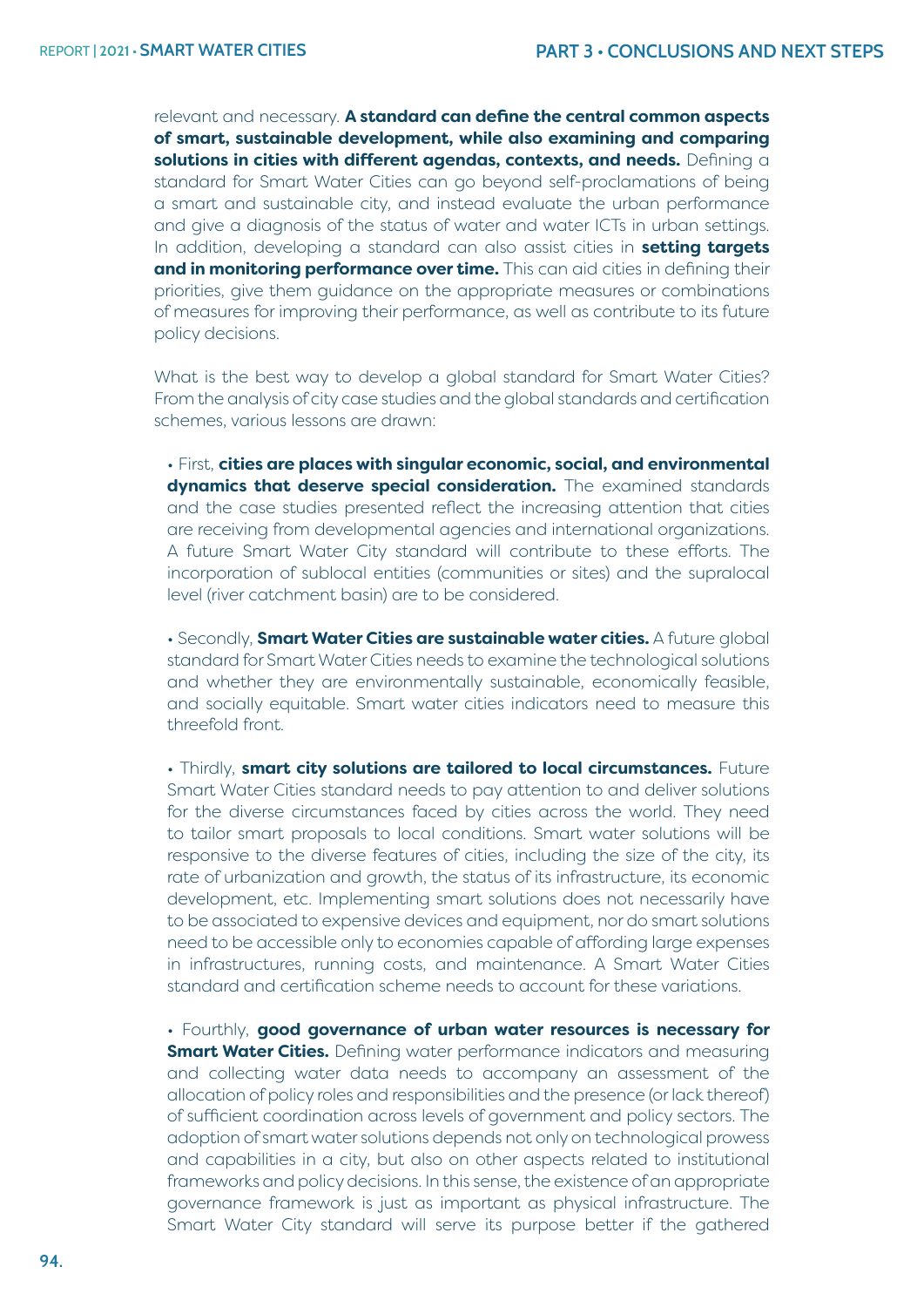information feed into the design, implementation, and evaluation of projects and policies.

• Fifthly, **the establishment of a Smart Water City standard and certification scheme is not an end but a means for better, more sustainable, smarter, water resources and water services management.** Hence, the standard needs to be adaptable to the existing circumstances as well as to future situations and upcoming technological developments. A future Smart Water Cities standard and certification scheme is an instrument that needs to be revisable and regularly updated. In doing so, it will ensure that it is adjusted to more ambitious targets when they are feasible, while responding to potential drawbacks and difficulties.

## **Next steps**

With the publication of the present report, Stage 1 of the Smart Water Cities project "Identifying Smart Water Cities" concludes, and Stage 2 "Developing Standards" begins–as of January 2022. **The objective for Stage 2 is to define a standard and certification scheme for Smart Water Cities which will help to examine, measure, and compare urban water performance across time and in different cities around the world.** Such standards will serve to examine Smart Water Cities as defined here–i.e. sustainable cities with contactless and intelligent water management for all.

Following the findings in this first report, the development a Smart Water Cities standard involves a comprehensive examination the different functions of water in cities that looks at **the role of water at different stages of the urban water cycle.** KPIs will be developed to assess water performance at each of these stages and to examine the role of existing and potential ICTs to guarantee and improve the management of water resources at the local level.

In addition to the evaluation of the urban water cycle, the standard will account for the sustainability of the urban water system. A smart city does not only employ ICTs, **but also ensures the sustainable management of urban water resources.** Thus, a future Smart Water Cities standard will develop indicators that measure environmental sustainability, social inclusivity, and economic performance.

In this sense, the framework for a future Smart Water Cities standard, which is to be fully defined in Stage 2 of the Smart Water Cities project, can already be seen to consist of three main pillars:

- **1. Technical pillar,** which examines the role of conventional water technologies and ICTs at different stages of the urban water cycle. This pillar will measure the effects of human intervention in water services provision and urban ecosystems, as well measure how water technologies can improve local urban water resources management.
- **2. Governance pillar,** which will be concerned with the institutional and regulatory set-up for the management of the urban water system. This